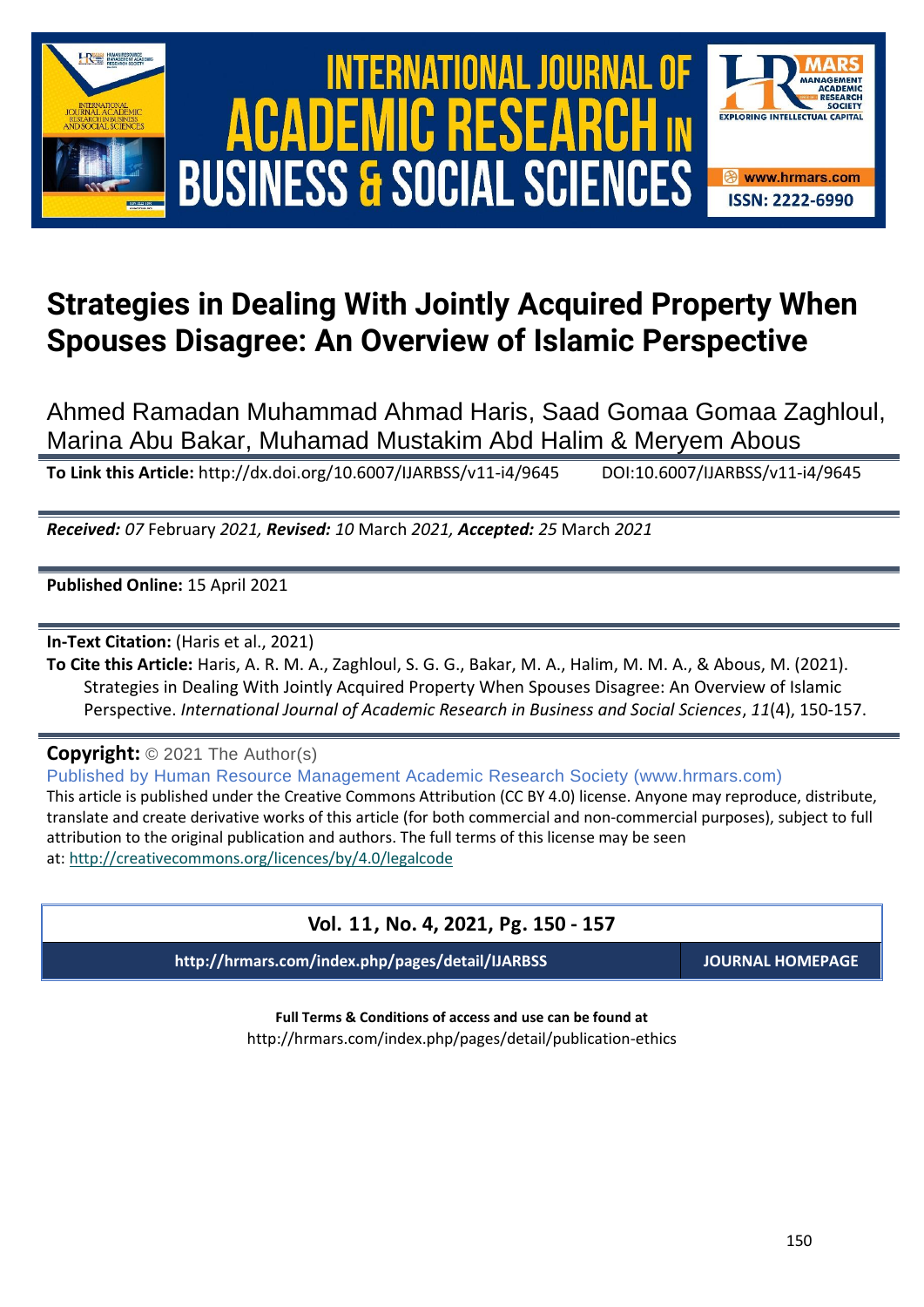

# **Strategies in Dealing With Jointly Acquired Property When Spouses Disagree: An Overview of Islamic Perspective**

# Ahmed Ramadan Muhammad Ahmad Haris<sup>1</sup>, Saad Gomaa Gomaa Zaghloul<sup>2</sup>, Marina Abu Bakar<sup>3</sup>, Muhamad Mustakim Abd Halim<sup>4</sup> & Mervem Abous<sup>5</sup>

<sup>1</sup>Senior Lecturer, Kulliyyah of Sharia & Law, Sultan Abdul Halim Mu'adzam Shah International Islamic University (UniSHAMS), 09300, Kuala Ketil, Kedah, Malaysia. <sup>2</sup>Lecturer, Kulliyyah of Sharia & Law, Sultan Abdul Halim Mu'adzam Shah International Islamic University (UniSHAMS), 09300, Kuala Ketil, Kedah, Malaysia.

3 Lecturer, Kulliyyah of Sharia & Law, Sultan Abdul Halim Mu'adzam Shah International Islamic University (UniSHAMS), 09300, Kuala Ketil, Kedah, Malaysia. <sup>4</sup>Lecturer, Kulliyyah of Sharia & Law, Sultan Abdul Halim Mu'adzam Shah International Islamic University (UniSHAMS), 09300, Kuala Ketil, Kedah, Malaysia. <sup>5</sup>Lecturer, Kulliyyah of Sharia & Law, Sultan Abdul Halim Mu'adzam Shah International Islamic University (UniSHAMS), 09300, Kuala Ketil, Kedah, Malaysia.

Email: ahw57@yahoo.com, [marinaabubakar@unishams.edu.my,](mailto:marinaabubakar@unishams.edu.my) saad@unishams.edu.my, [mustakim@unishams.edu.my,](mailto:mustakim@unishams.edu.my) [meriemerie525@gmail.com](mailto:meriemerie525@gmail.com)

# **Abstract**

Jointly acquired property or the money shared between spouses is one of the most important issues concerned with the family system within the human community. This is considering that the family is a partnership between the spouses, each of whom has burdens that he must bear; so that the family continues to give and be a good building block within the human community. Herein lies the importance of studying and researching the jointly acquired property between spouses, strategies for dealing with it when disagreeing between spouses, and the legal controls that regulate those strategies. This is based on the Islamic legal preservation of money in general, and joint money in particular, and the wife's money in particular. With the spread of the Corona pandemic (COVID-19), the need to study legitimate strategies to deal with the disagreement between spouses about jointly acquired property, and this is what we are trying to address from this research paper.

**Research Problem**: The money shared between spouses is one of the most important thorny issues within the sinful society, as many problems appear between time and time between spouses due to lack of understanding of the reality of mutual funds and their controls and how to deal with them. Also, the problem arouses in terms of the eligibility of each of the spouses in this jointly acquired property and its ruling in disputes.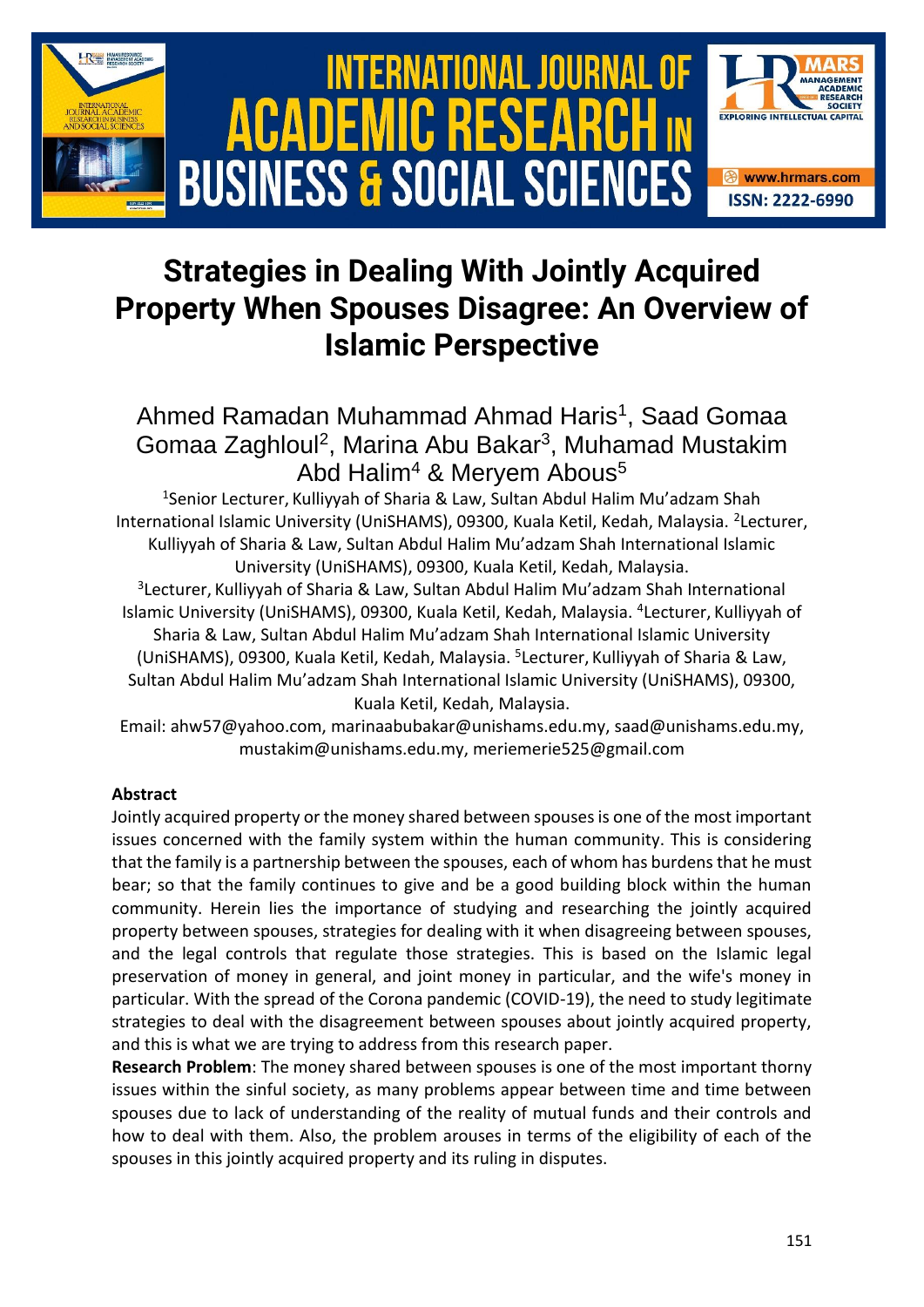# International Journal of Academic Research in Business and Social Sciences

**Vol. 1 1 , No. 4, 2021, E-ISSN: 2222-6990 © 2021 HRMARS**

**Research Objectives**: The study aims to achieve some objectives; namely, to understand the concept of the jointly acquired property between the spouses, to develop scientific and proper strategies to control the disagreement between spouses in mutual funds and finally to determine the Shariah ruling for jointly acquired property.

**Research Questions**: What is meant by jointly acquired property; What are the strategies for dealing with jointly acquired property? What is the legal ruling for differences and disputes over jointly acquired?

**The Importance of the Research**: The importance of research appears to emerge with the outbreak of the Corona pandemic (COVID-19) and the emergence of a difference between spouses regarding the eligibility of one of them to the jointly acquired property between them. In addition, this is supported with the emergence of the need for treatment and various expenses, and the consequences of the economic impact of the Corona pandemic (COVID-19).

**Keywords:** Strategies, Jointly Acquired Property, Disagreement, Spouses

## **Introduction**

# **The First Strategy: Defining the Concept of Jointly Acquired Property for Both Spouses Before the Establishment of Married Life**

Islam has given women many rights and Islam has proven a woman to have an independent financial responsibility. Women are qualified for financial behaviour just like men. The Holy Quran has stated that in more than one topic, Allah SWT the Almighty said: *"Just as there is a share for men in what their parents and kinsfolk leave behind, so there is a share for women in what their parents and kinsfolk leave behind - be it little or much – a share ordained (by Allah)"* (An-Nisa, verse: 7). God Almighty proved to the daughters a share in the inheritance and did not explain how much it is, so the Prophet PBUH, sent to Suwaid and 'Arfajah not to separate from Aws's money anything, for God made his daughters a share and did not explain how much it is until I see what our Lord has sent down in sura An-Nisa, verse 1 *"Yusikumullahu fi auladikum"* until verse 13 *"al-fauz al-'adzim*". So, he sent them [to give Umm Kujjah the price of what Aws left and his daughters two-thirds, and you will have the value of the money] (Al-Qurtubi, 2005) so the money that each of the spouses possessed before the conclusion of the marriage contract. It is part of the individual financial responsibility of each of the spouses, which is not included in the jointly acquired property, unless these funds were developed after the marriage contract, whether these properties were movable, such as cars, furniture, etc. or not, such as real estate and land.

The jurists have been exposed to the ownership and independence of women by disposing of their money without consulting the permission of anyone, whether he is a husband or a guardian, and this is what I will briefly introduce. The jurists dealt with this issue and the opinion on it was divided into two views:

- 1. The first view: the Hanafi and Shafi'i, and one of the views of Imam Ahmad: That the rational woman has the full disposition of her money just like a man, and that is in the case of ensuring her rationality and good behaviour in managing money. (Ibn Qudamah, 1997; Al-Bukhari, 2001).
- 2. The second view: Imam Malik and Ahmad in the other narration said that she could not dispose of her money in excess of one-third without compensation except with the permission of her husband (Ibn Qudamah, 1997).

According to Malik, if a woman does not pay the money to them unless they get married, if married to pay it, but its disposal is not carried out without the permission of the husband,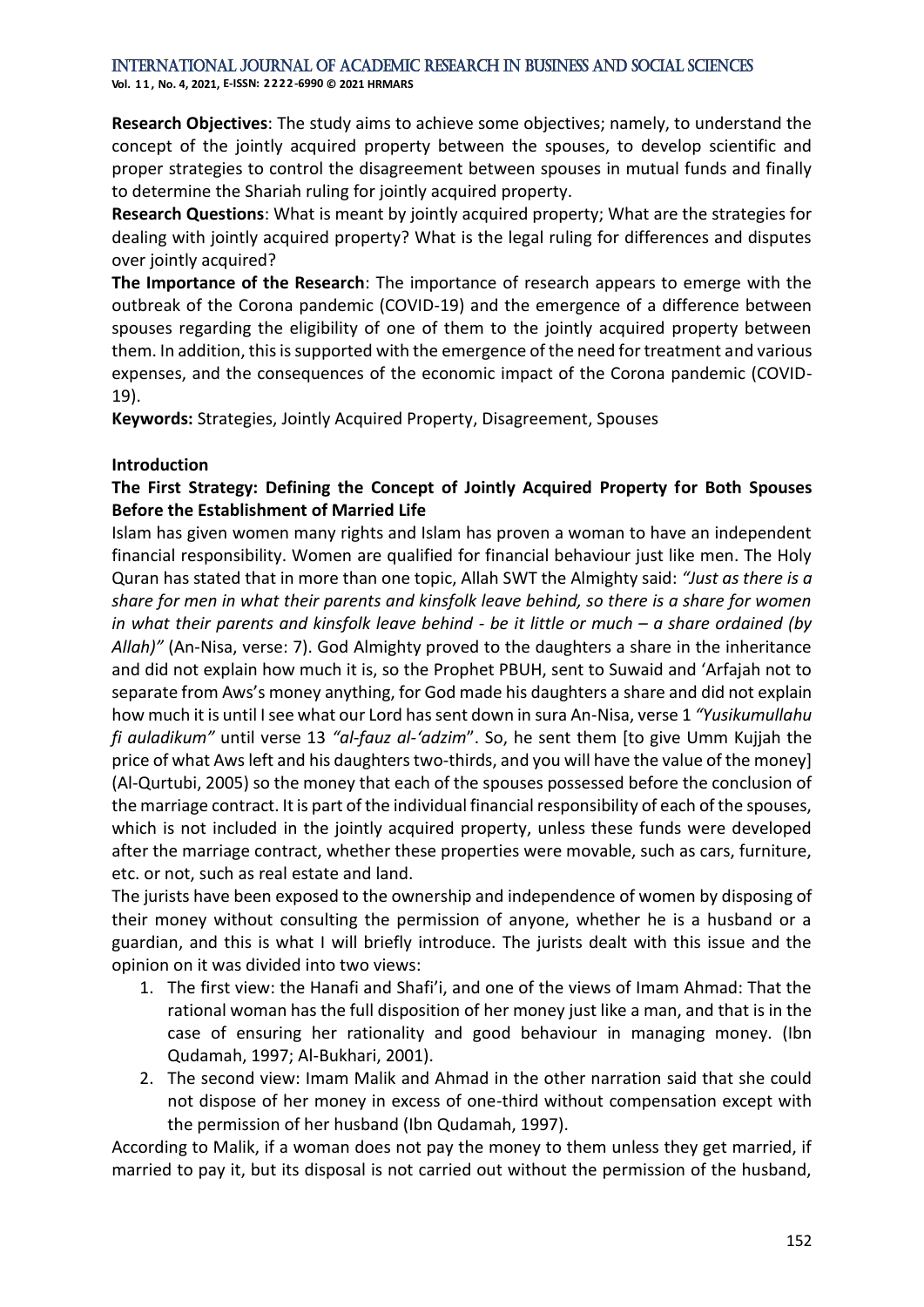#### International Journal of Academic Research in Business and Social Sciences **Vol. 1 1 , No. 4, 2021, E-ISSN: 2222-6990 © 2021 HRMARS**

unless you grow up and try (Al-Baghawi, 1997). It is written in his book, *al-Insaaf*: Can the husband set aside his wife for donating what was more than a third of her money? One of them, he has no stopping her from that. And it is the doctrine. It was chosen by the classifier, and the commentator. He corrected it in "*Al-Sahih*", "*Al-Fai'q*," and "*Al-Nadhm*." And he asserted it in "*Al-Wajiz*", "*Nihayat Ibn Razin*," "*Al-Nadhm*," and others. He introduced it in "*Al-Furoo*" and "*Al-Muharrar*", and he mentioned it at the end of the chapter on the gift. He said in "disinterestedness": She should give her money in charity whatever she wants, on the face of it (Al-Baghawi, 1997).

# **The Second Strategy: The Approach to Deal with Jointly Acquired Property**

The term joint money is the contemporary terminology used by contemporary researchers, which means: "The money shared between the spouses is money obtained after the marriage period, so that each of the spouses contributed and participated in its collection and development, whether the contribution was direct or indirect. Depending on the amount of contribution and participation in the collection of money by the spouses. The entitlement to this money is due to the participation of the spouses in the work or the participation of one of them, such as if the husband works only without his wife who stays at home and carries out her duties such as raising the children, maintaining the safety of the home and taking care of it, and so on.

Islamic jurists have spoken about the reality of jointly acquired property and its content without defining a scientific term for it. But it came within their conversation about the duties of both husband and wife and the rights of each one of them. The jurists have simplified the discussion of jointly acquired property in general through their extrapolation of the company and the financial implications of it. And is it possible for the jointly acquired property between the spouses to be included in partnership *Syirkah al-Abdan*, which is known by it: two people agree to accept a work, provided that the wages for this work are between them according to the agreement. This often occurs among carpenters, blacksmiths, porters, tailors, goldsmiths and other professionals. This company is valid whether its craft is united or different, as a carpenter or a carpenter with a blacksmith. This partnership is called *Syirkah al-A'mal (Abdan), Syirkah as-Shana'i and Syirkah al-Taqabud.*

This is what the Caliph Umar bin Al-Khattab r.a ruled in Amer bin Harith and his wife Habiba bint Zarif, whom Ibn Abi Zamanin mentioned in the electing of rulings to him and attributed her to Ibn Habib in the clear, saying: The original is in the company of the aforementioned spouses; Amer was short, and Habiba used to wear clothes until they gained a lot of money, so Amer died and left money, so his heirs took the keys to stores, and they shared the money. Then his wife, Habiba mentioned, rose up on them and claimed the work of her hand and her assistance, so she brought with the heirs to the Commander of the Faithful Omar bin Al-Khattab r.a and he decided between them in the money company of two halves, so the wife took half of the company, and a quarter of the husband's share of the inheritance because he did not leave a son and the heirs took the rest.

This is nothing wrong with it because it is a fixed right to the partnership contract between the spouses, but the real issue is in the event that the wife does not work outside the home and does not have money like the husband and there is no company between them. On the other hand, she stays at home to serve the husband, raise children, and take care of household affairs. So, in such a case, is the money acquired after the husband and that the husband has earned, be joint money, or not? This is what some human rights organizations advocate in some countries, and this issue is one of the issues that Islamic scholars may not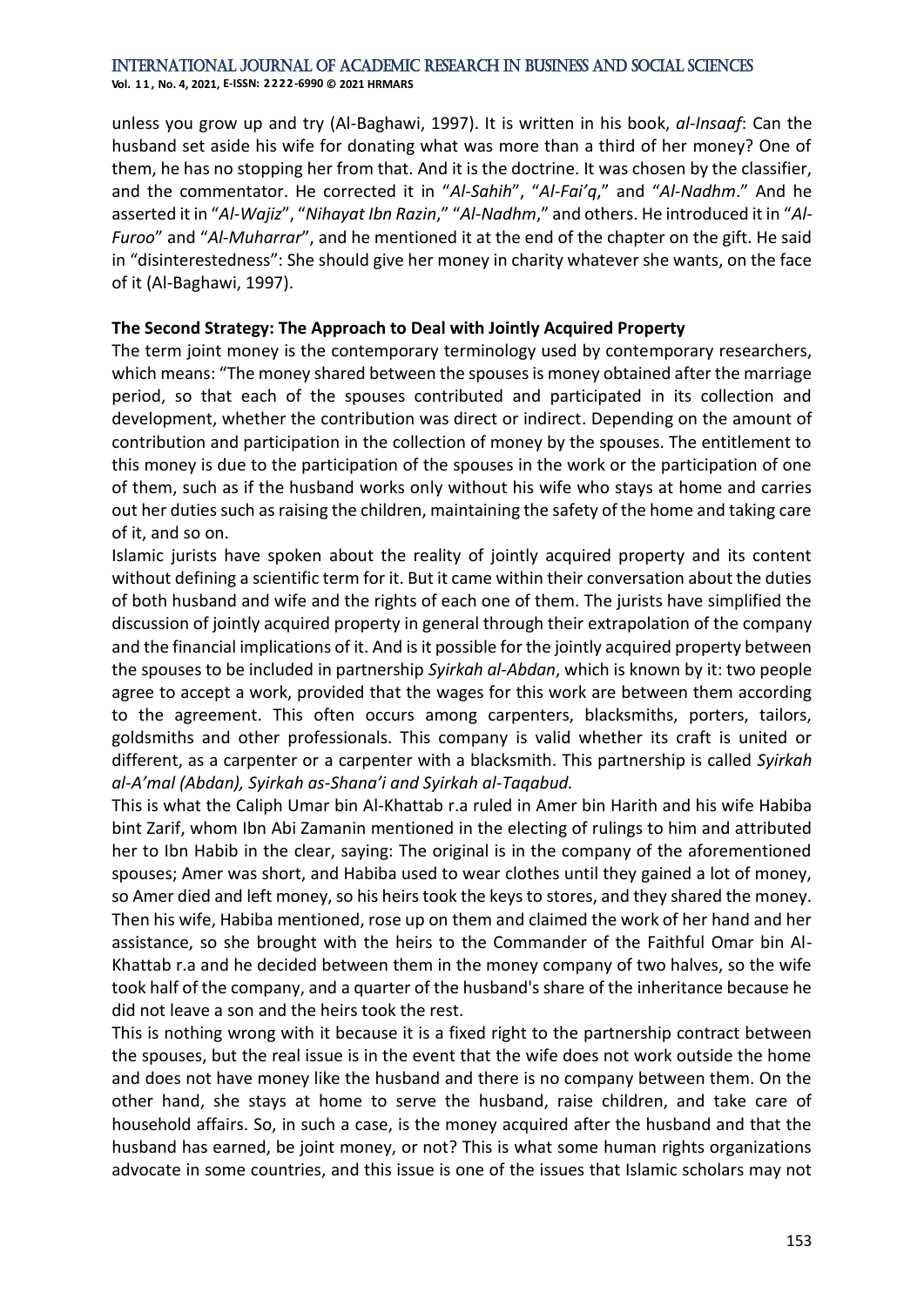#### International Journal of Academic Research in Business and Social Sciences

**Vol. 1 1 , No. 4, 2021, E-ISSN: 2222-6990 © 2021 HRMARS**

explicitly address even if they referred to it with partial references. This is due to the fact that the accepted custom in the countries of Islam is that the wife is responsible for taking care of the house and raising the children, and this is what was stated by the majority of jurists. (Ibn 'Abidin, 2000). Al-Hafiz Ibn Hajar Al-Asqalani said: "It is more likely that the matter will be blamed on the country's revenues, because they differ in this regard "(Ibn Hajar al-Asqalani, 2005).

On the other hand, the opinion of some jurists has escaped that a woman does not have to serve her husband, but rather that the jurists have obliged the husband to provide the appropriate servant who is worthy of his wife, and among these jurists are Imam Malik and Imam Ahmad in one of his two sayings (Al-Nawawi, n.d).

# **The Third Strategy: The Money Obtained After Marriage - The Woman Who Supports the Family in Light of The Husband That Aren't Working**

There are cases when the woman is the one who works outside the home in addition to her work at home. In this case, the husband is not working, whether for a short period or for a long period, due to disability or illness that has prevented him from working, and here the woman is the breadwinner for the family in the presence of the man, and she is the one who provides for the family. It also works to develop the family's existing money or create other funds, whether movable or immovable. Women also deliberately borrow loans from banks through their work, and these loans are long-term, according to the current laws, even if the marriage relationship ends. Women have contributed directly and doubly through their work outside the home and inside the home in the formation of family money. But as soon as the marriage relationship ends, she goes out without any money for her from the family's money that she established through her work outside and inside the house, so that all the family's money goes to the husband according to the existing de facto division. Moreover, the woman will not be immune to the fact that she is still working to repay what she borrowed in order to develop the family's money without getting anything, and this is an unfair and unfair division for the woman who has made a double effort throughout the establishment of the marital relationship. As in cases where the woman is the breadwinner of the family, she is the one who constitutes her main source of income, in addition to her work outside the home she works at home. In this case, we are talking about women whose marital relationship ended with the death of the husband, in such a case.

In the event of the husband's death, all family funds become part of the husband's legacy, meaning that the money that the woman developed throughout his life became part of the estate, and is subject to the legal division of the inheritance, which means that the wife will only have her share of the inheritance. Whereas, the extended family will enter to share, along with its children, the inheritance from the estate, which deprives it of the money that it has laboured to develop and accumulate or its contribution to the development of money. Therefore, it is imperative that the joint money that takes place after marriage be shared between the spouses equally, and the woman will have taken half of the inheritance money if it is not part of the husband's financial responsibility. And then she gets her share in the estate from the other half of the husband, and this is what Omar bin Al-Khattab decided in such a case that are mentioned before.

Through the foregoing, the work that the woman performs within the family, it is a productive work of high economic value, as it contributes in one way or another to the local production of the state, in addition to being an effective contribution to the formation of family money directly that does not accept interpretation. From sharing family money equally between it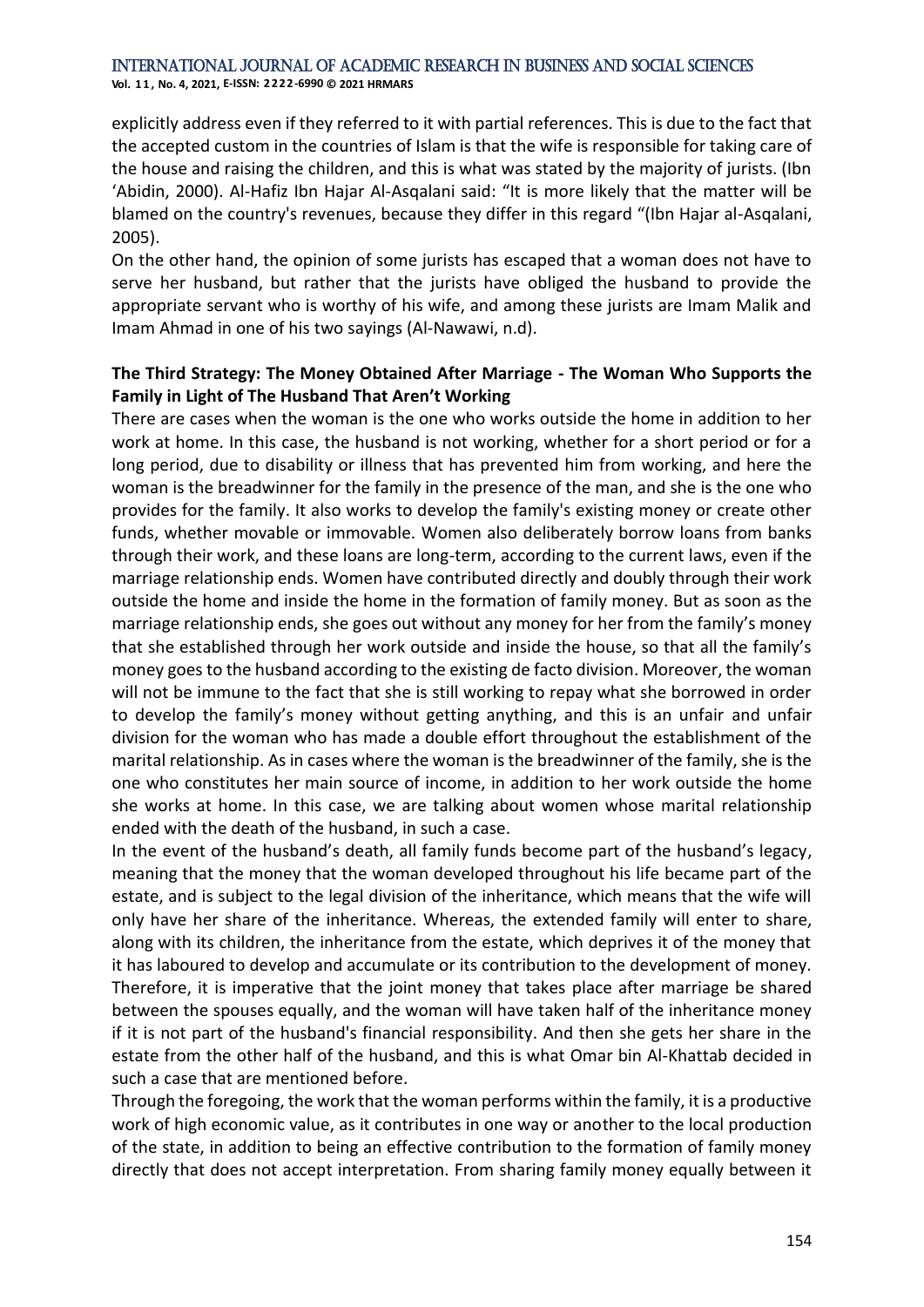**Vol. 1 1 , No. 4, 2021, E-ISSN: 2222-6990 © 2021 HRMARS**

and the man, it is nothing but an expression of the continuation of the approach of denying women access to their other rights in society, whether their political, social, economic or other rights.

### **The Fourth Strategy: Shariah Judiciary in Jointly Acquired Property**

The acceptance by the Shariah judiciary in Malaysia of this money and its recognition depends mainly on two Shariah evidence, namely custom and interest. The definition of jointly acquired property between spouses in the Islamic Family Law Enactment of the States in Malaysia. It has been mentioned in the state of Johor, Pulau Pinang, Sabah, Sarawak, Terengganu, Melaka, Pahang, Perak, Selangor, Perlis, and Kelantan. The summary of this definition is that the jointly acquired property between spouses means; the money acquired by the spouses during the marital period is fixed according to its conditions according to the Shariah ruling. The jointly acquired property between the spouses are defined in the Islamic Family Law Enactment in the state of Negeri Sembilan as "money acquired by the spouses, whether directly or indirectly during the marital period, fixed with certain conditions and according to the Shariah ruling". For the basis of the legitimacy of jointly acquired property between spouses in Islamic jurisprudence, the jurists did not mention in their books this type of financial right for women called "jointly acquired property" between spouses in their words about the rights of divorced women in the chapter on debates or other jurisprudential chapters. Therefore, there is no such designation of a financial right, nor is there a special statement for it. Nonetheless, the subject of jointly acquired property can be regarded as a new issue in Islamic jurisprudence and among the Malay people in archipelago countries such as Malaysia and Indonesia. Modern scholars have found a legal document regarding the acceptance of the jointly acquired property between the spouses, and they issued a fatwa based on this document - that it is legally permissible and that it is applied in the Islamic law in the country. Among the evidences for the permissibility of applying this money and its legitimacy to be an Islamic law that follows the following: (Islamic Family Law Enactment 2006, Section 7: Care - division of jointly acquired property between spouses, Section Two, Islamic Family Law Enactment, Negeri Sembilan State in 2003, jointly acquired property between spouses.

Evidence for custom (*'adah*) "custom is tight" based on the hadith: "What Muslims see as good is good with God, and what Muslims see as bad is bad with God, including: that it does not violate a text or a Shariah rule, that it is present at the establishment of the disposition, and that it is persistent, i.e., continuous in all or most of its incidents, that is, in most of them, and that the contracting parties do not declare otherwise if there was a contract. And if these conditions are met, it is permissible to rely on the evidence of custom to establish a ruling in the various emerging issues. One of these issues is the issue of mutual funds between spouses. It is known that the division of the mutual funds between the spouses, known as "*harta sepencarian*", is a practical custom, in which the Malay people dealt with them in their lives and have become accustomed to it from a long time ago in their behaviour and social dealings. People in the Malay lands had long since known this custom, so that if the husband died or a divorce took place, the money acquired between them during the marital period was divided by half, or less than that, or more, depending on the contribution. And this habit has continued to this day. When we did not find any harm from applying this custom to people, rather we found that its benefit is more than its harm, people accepted the division of this type of money and proved it in the Islamic Family Law Enactment of states and the Shariah courts decided to implement them in judicial matters. For any woman who has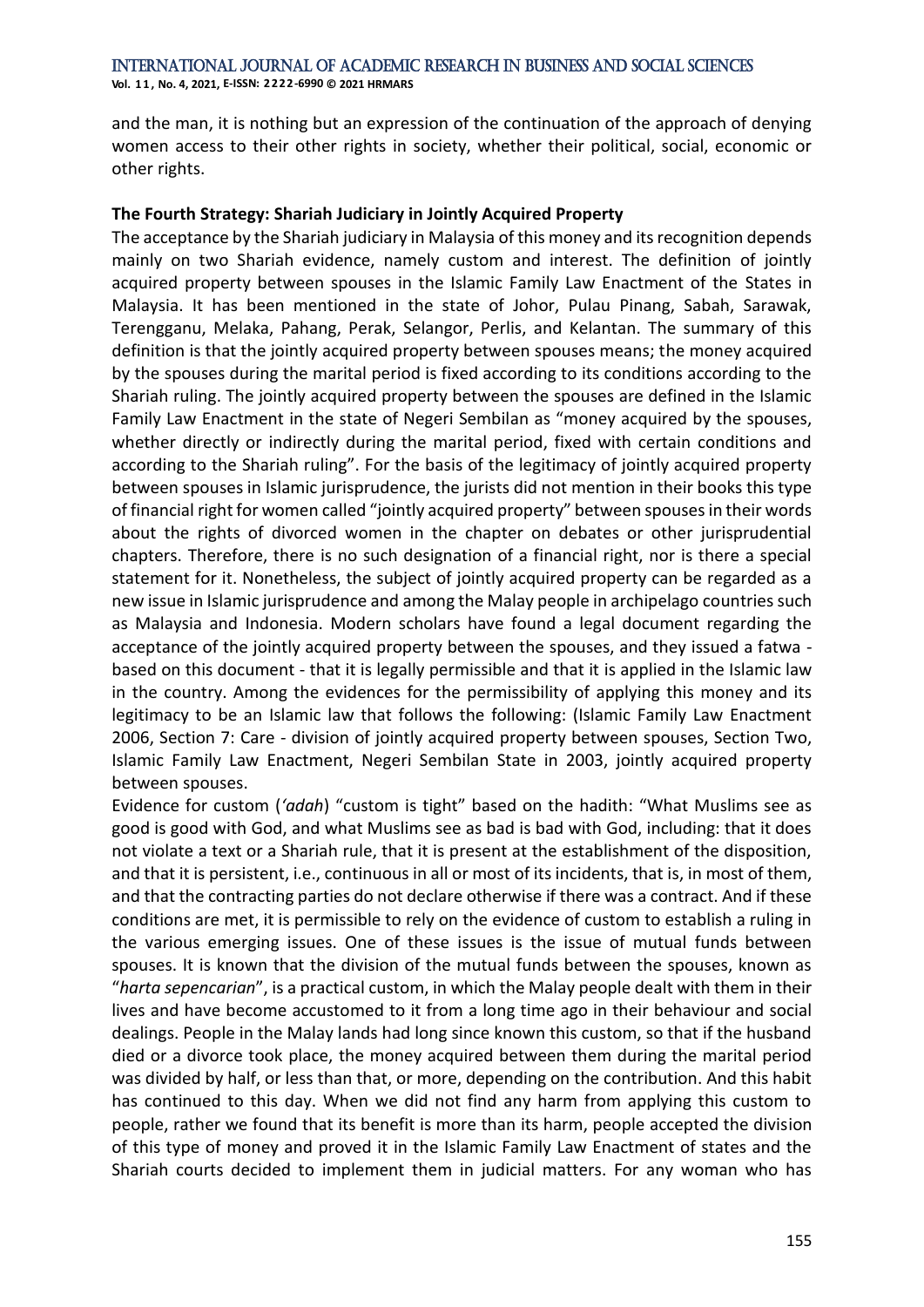#### International Journal of Academic Research in Business and Social Sciences

**Vol. 1 1 , No. 4, 2021, E-ISSN: 2222-6990 © 2021 HRMARS**

claimed her right to this type of money and is able to prove her contributions - whether it is a direct or indirect contribution, the court orders her to give her right from the money according to the amount of the contribution.

Evidence for the benefit of the sender, the interest that is transmitted is considered from the legal evidence that was stated by most jurists, especially the Maliki sect. Inferring the interest has an intimate relationship with the purposes of Shariah in preserving the five necessities, which are religion, soul, lineage, reason, and money. In order to divide jointly acquired property between spouses, the woman's money is preserved for her benefit. Scholars have defined sending interests as "Preserving the intention of the Shariah". There are three types of interests, which are: respected interests, which are considered by the legal evidence, and cancelled interests, which are those which the lawmaker has stated not to consider or contradict with its texts and directions, and interests sent, which are the absolute interests that no evidence from the street has established to consider them nor to cancel them. The scholars included the division of the joint money between the spouses as part of the missionary interests that lead, in their application, to the realization of the interests of the woman, such as maintaining them after separation from being lost, and helping them build a new life for the sake of raising children. Managing the affairs of her life and the life of her family after separation from her husband due to divorce or death, or fear of wrongdoing after her husband married another wife. The point of the matter is that dividing this money is in her interest and does not cause harm to the spouses. Based on this, the Islamic Family Law Enactment in Malaysia was based on this evidence in proving the financial right of the woman called jointly acquired property between the spouses, and it became a law in force and followed in the Shariah courts and issued a decree of its permissibility in the fatwa councils at the state and national levels.

Inference by the Almighty, Allah SWT saying in Surah Al-Nisa, verse 32: *"Men have a share of what they have acquired, and women have a share of what they have acquired."* Among the evidence on which those who say that it is permissible to divide the jointly acquired property is what is stated in the general meaning of this verse, which can be interpreted that each of the man and woman has a share in the acquisition. Although this general interpretation is not mentioned in the books of the commentators, there is no objection to inferring it for the general meaning. Among the interpretations of this verse - as mentioned by the commentators - that it means: men and women are equal in reward in the Hereafter. That is because the good deed is ten times greater, in which men and women are equal, and it was said that it means: men have a share of what they gained from the command of *jihad,* and women have a share of what they gained from obedience to husbands and preservation of children. The authors of the Islamic Family Law Enactment in Malaysia have relied on inferring the general meaning of this verse regarding the permissibility of dividing the jointly acquired property between the spouses and its legitimacy, and the scholars and muftis in the state advisory councils and judges in the Shariah courts agreed on this. Based on this, the money shared between the spouses was legalized and recognized for its implementation in Islamic law. Therefore, we see that this law (i.e., the law of jointly acquired property between spouses) is considered one of the laws that mainly relied on the prevailing custom in the country and which was made a law followed and enforced in the Shariah courts in Malaysia. The position of the fatwa councils in Malaysia on the joint money between the spouses. The Fatwa Council committee at the national level as well as the fatwa councils in the states have agreed to recognize the legitimacy of the jointly acquired property between the spouses and